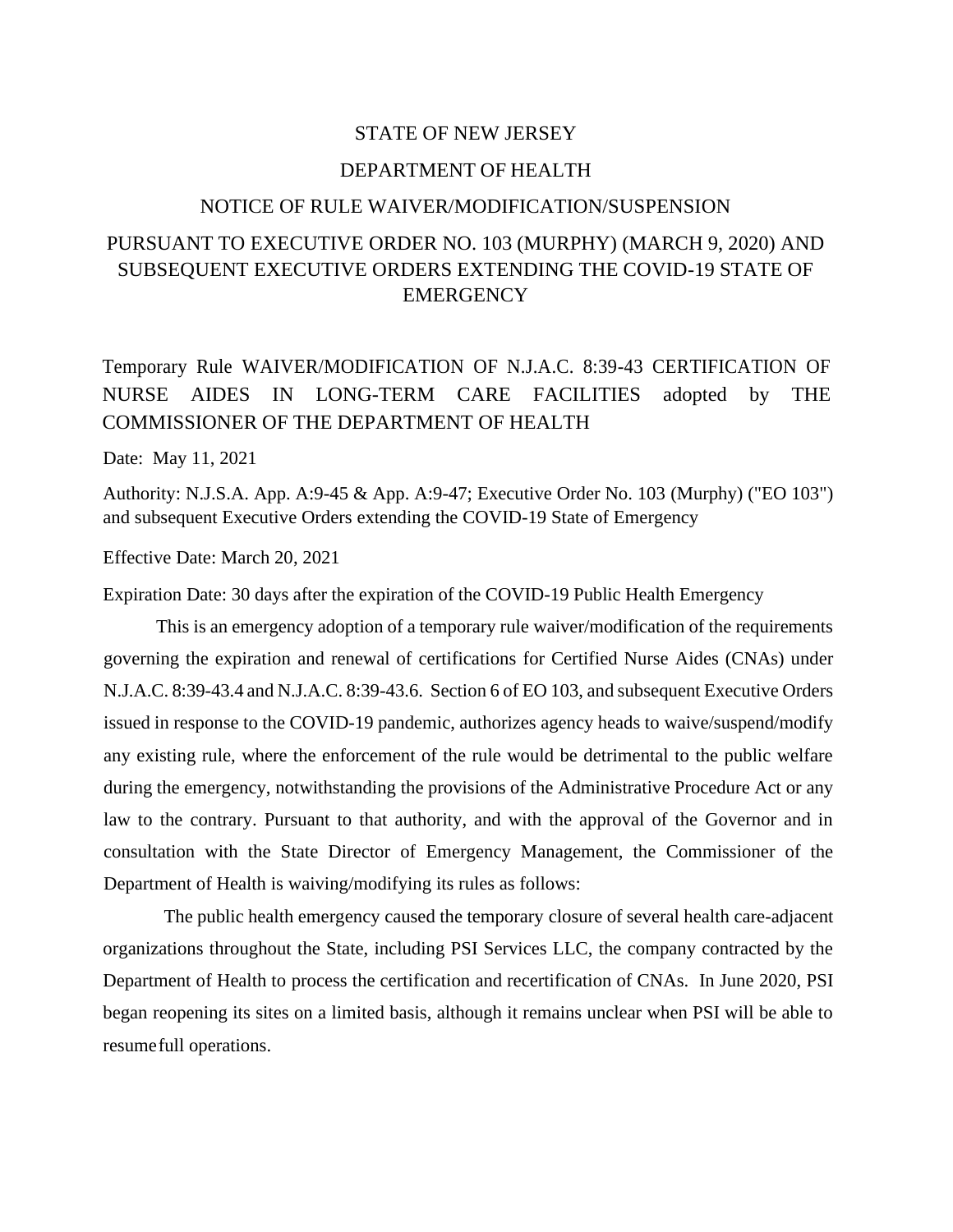Under N.J.A.C. 8:39-43.4(a), a certified nurse aide certification is valid for two years from the date of issue. N.J.A.C. 8:39-43.6(a) requires a nurse aide to renew his or her certification prior to its expiration date if he or she wishes to continue working as a CNA. However, because PSI continues to operate at a limited capacity during this public health emergency, many CNAs whose certifications expired after March l, 2020 were unable to renew their certifications in compliance with N.J.A.C. 8:39-43.6(a). To address this, the Department issued a rule modification on March 26, 2020 extending the expiration date of any CNA certifications due to expire between March l, 2020 and May 31, 2020 for 90 days. On June 8, 2020, the Department extended the expiration date for CNAs whose certifications were due to expire between March 1, 2020 and August 1, 2020 until September 1, 2020. Thereafter, on December 12, 2021, the Department extended the expiration date for CNAs whose certifications were due to expire between March 1, 2020 and December 31, 2020 until March 19, 2021.

Because the public health emergency remains ongoing and PSI continues to operate at a limited capacity, some CNAs whose certifications expire subsequent to March 19, 2021 will be unable to renew their certifications prior to their expiration in compliance with N.J.A.C. 8:39-43.6. Due to these limitations beyond the control of CNAs and in consideration of the need to ensure adequate staffing of CNAs in good-standing at long-term care facilities throughout the State, it is necessary and appropriate to further waive/modify the requirements in N.J.A.C. 8:39-43.4(a) and N.J.A.C. 8:39-43.6(a).

Pursuant to this temporary rule waiver/modification, the expiration date of any nurse aide certification scheduled to expire between March 1, 2020 and the date the COVID-19 Public Health Emergency expires or terminates shall be extended until thirty (30) days after the date the COVID-19 Public Health Emergency expires or terminates. Additionally, any certified nurse aide whose certification is scheduled to expire between March 1, 2020 and the date the COVID-19 Public Health Emergency expires or terminates shall be permitted to renew his or certification outside of the two-year renewal window, up to and until thirty (30) days after the expiration or termination of the COVID-19 Public Health Emergency.

Thirty (30) days after the expiration or termination of the COVID-19 Public Health Emergency, all CNAs will be required to resume complying with all regular certification requirements set forth in N.J.A.C. 8:39-43.4 and N.J.A.C. 8:39-43.6.

Any questions concerning this temporary rule waiver/modification should be directed to Maria Christensen, Assistant Commissioner, Certificate of Need and Healthcare Facility Licensure Program at CNL.InquiryWaiversIssued@doh.nj.gov.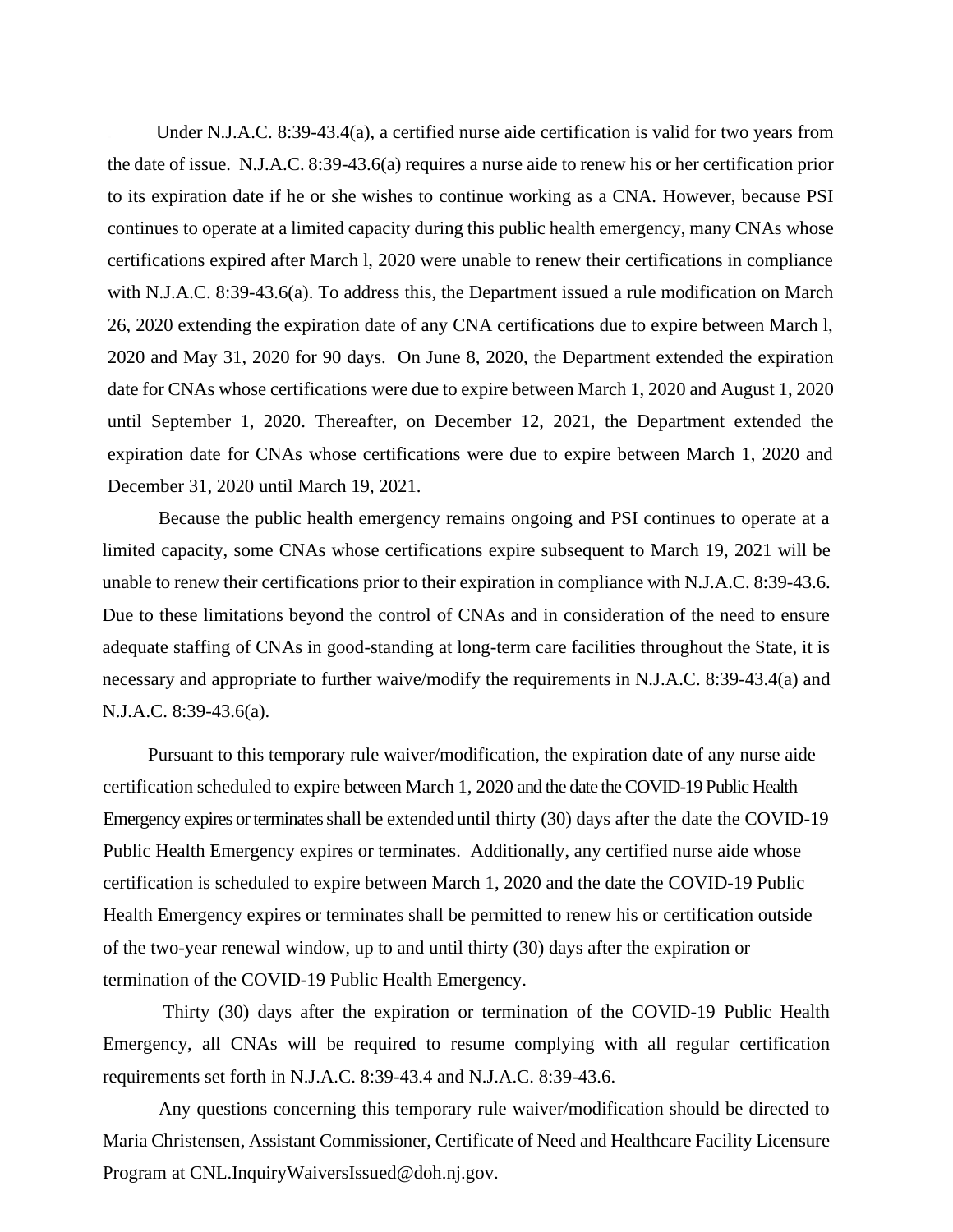Full Text of the proposed modifications follows (additions indicated in boldface **thus**; deletions indicated in brackets [thus]):

8:39-43.4 Certificates

- $(a)$  (d) (No Change.)
- **(e) Notwithstanding (a)-(d) above, the expiration date of any nurse aide certification scheduled to expire betweenMarch1, 2020 and the date the COVID-19 Public Health Emergency expires or terminates shall be extended until thirty (30) days after the date the COVID-19 Public Health Emergency expires or terminates.**

8:39-43.6 — Recertification

(a)-(e) (No Change.)

**(f) Notwithstanding (a) – (e) above, any certified nurse aide whose certification is scheduled to expire between March 1, 2020 and the date the COVID-19 Public Health Emergency expires or terminates shall be permitted to renew his or her certification outside of the two-year window required in subsection (a) above, and up to and until thirty (30) days after the expiration or termination date of the COVID-19 Public Health Emergency**.

I find that waiver/modification of the rules above is necessary because enforcement of the existing rules would be detrimental to the public welfare during this emergency.

Judith M. Persichill.

May 11, 2021 BY: JUDITH M. PERSICHILLI, RN, BSN, MA DATE COMMISSIONER DEPARTMENT OF HEALTH